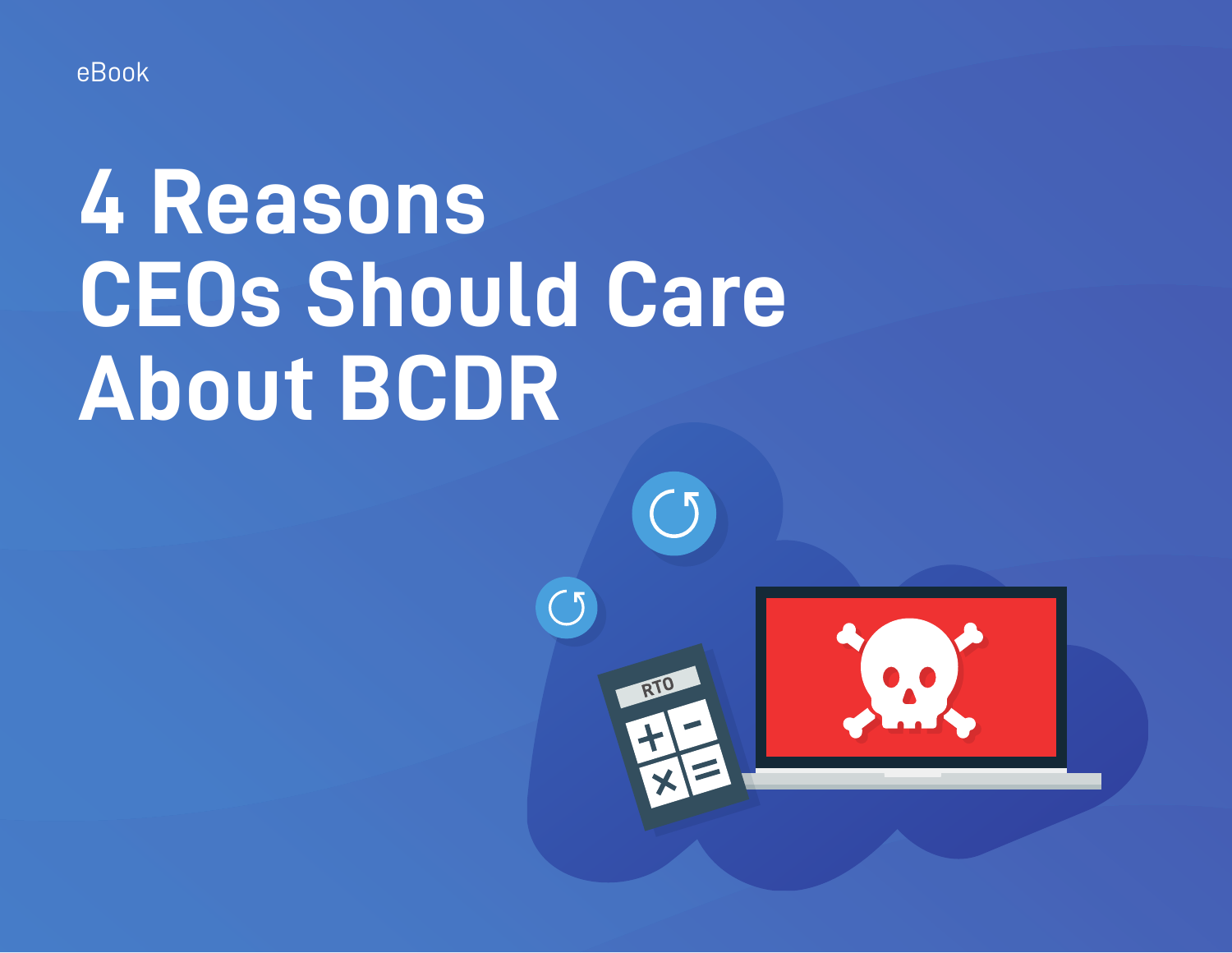As a proactive CEO, you know that implementing a solid business continuity and disaster recovery (BCDR) plan is essential for your business.

After all, why would anyone in your position ever put their business at risk of downtime or data loss when prevention is so easy?

While some CEOs fail to give BCDR the proper attention it deserves, we're not worried about you. But if anyone asks, here are four critical reasons that you, the CEO, care about business continuity and disaster recovery.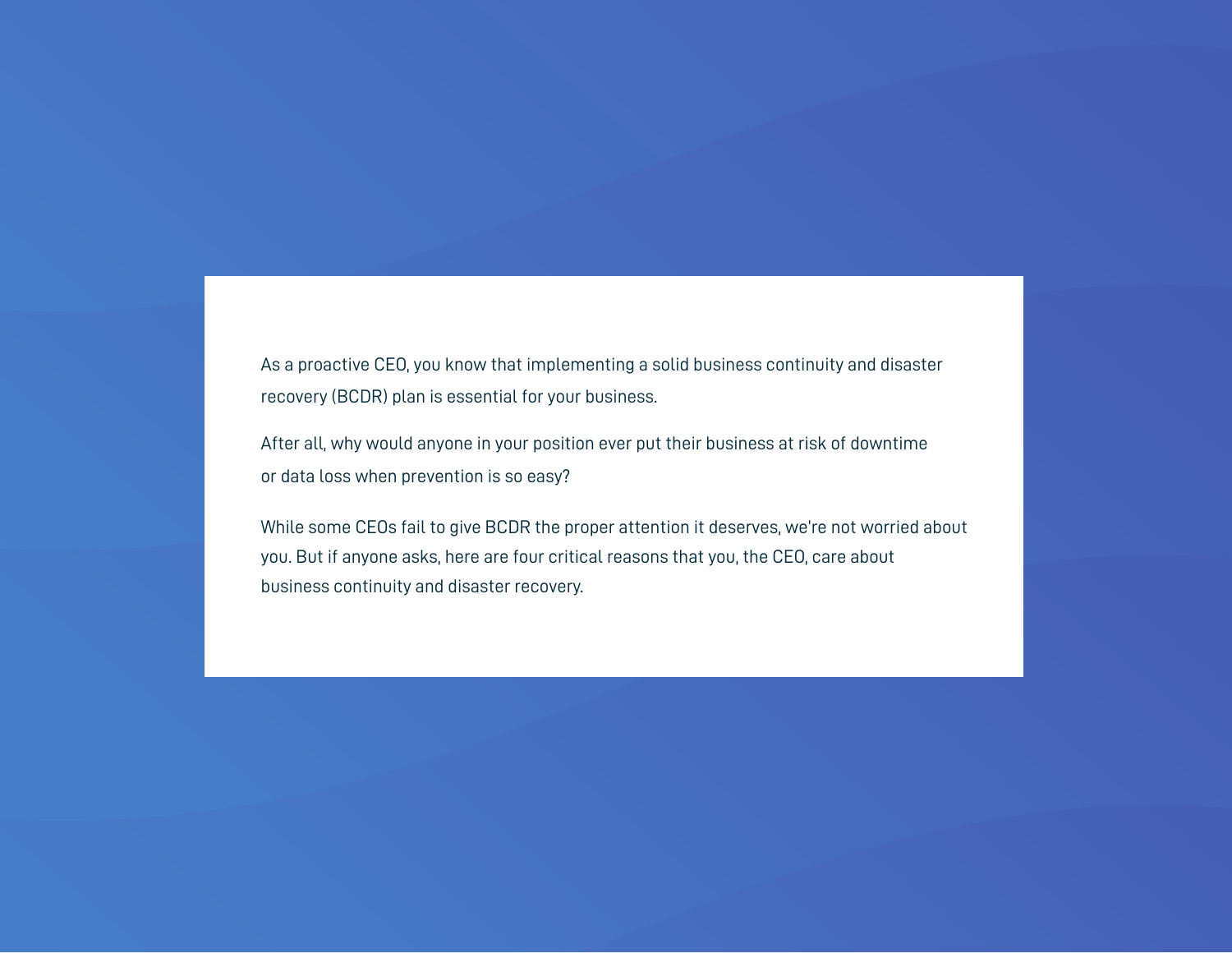

## **1. You Care Because Downtime Is Expensive**

**If your employees or customers lose access to business-critical applications and data, there will be a direct impact on productivity and revenue.** While this sounds obvious, many organizations do not consider the actual costs of downtime. To better understand this cost, consider the following example using Datto's RTO calculator. Let's say your business has 100 employees, average hourly revenue is \$1,500 and the backup data set amounts to 2 TB. Given these parameters, a full restore from a local backup would take over 8 hours. The associated downtime cost would amount to \$34,000 in lost revenue. Some modern BCDR products offer the ability to run applications from backup instances of virtual servers. This allows users to continue operations while primary application servers are restored. Choosing a BCDR solution aimed at reducing downtime makes good business sense.

#### **2. You Care Because Backup Alone Is Not Enough**

You'd be hard-pressed to find a business today that doesn't conduct some form of data backup. But what happens if a flood wipes out your primary and backup servers? Sending a copy of data offsite for disaster recovery should also be considered essential. Historically, this meant sending tapes to a secondary location or tape vault. As previously mentioned, modern BCDR products can run applications from backup instances of virtual servers, and some can extend this capability to the cloud. This approach is frequently called cloud DR or disaster recovery as a service (DRaaS). **The ability to run applications in the cloud while onsite infrastructure is restored is widely considered to be a game-changer for disaster recovery.** As CEO, you don't want yesterday's backup technology. Backup and business continuity are not one in the same. Your business needs both.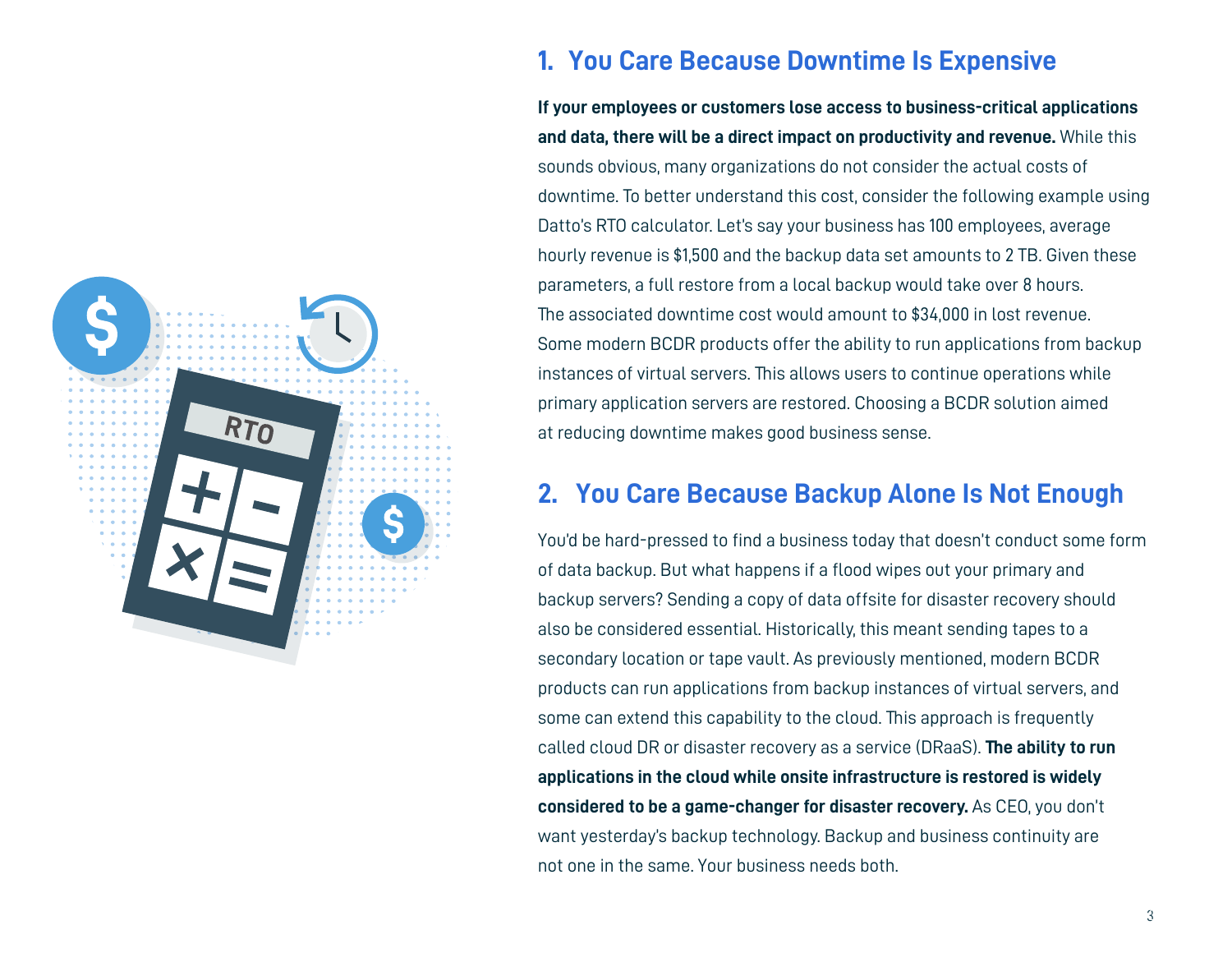

## **3. You Care Because Disasters Take Many Forms**

Not every disaster is broadcast on news and weather channels. **Most IT downtime is a result of common, everyday actions like accidental (or intentional) data deletion, damage to computer hardware, and poor security habits.** For example, a recent OWI Labs survey found that 81% of respondents occasionally or regularly log into public wifi, in spite of security risks. A ransomware attack or virus can halt operations just as easily as a tornado or a power surge. These "lowercase d" disasters are typically a result of human error, which is unpreventable. Having technology in place that allows your business to continue operations following these man-made disasters is equally, if not more, important than protecting against a hurricane that may or may not strike your business.

#### **4. You Care Because Business Continuity Is Everyone's Concern**

Ensuring access to applications and data following a disaster is just one piece of the BCDR puzzle. **Evaluating your business' ability to restore IT operations can be a good starting point for company-wide business continuity efforts, but good BCDR planning should look at the business as a whole, and the goal should be to develop business resilience.** In fact, many BCDR planning efforts start by conducting a business impact analysis or risk assessment — these studies can reveal weaknesses in your business' ability to continue operations that go far beyond IT. You know a disaster (natural or otherwise) is coming at some point and in the company you lead, everyone has a stake in BCDR.